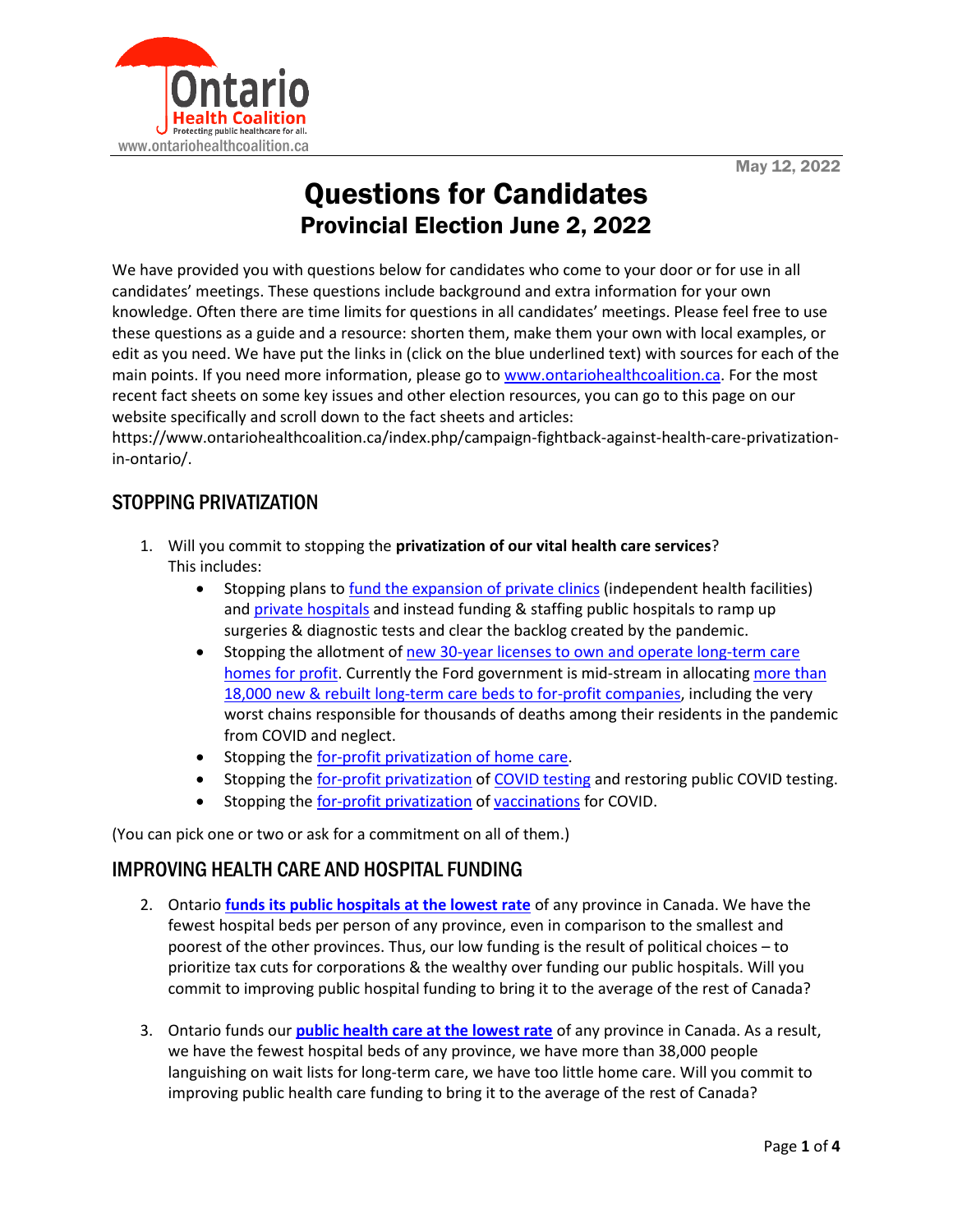#### IMPROVING LONG-TERM CARE

- 4. The **terribly low levels of care in many Ontario long-term care homes amount to systemic negligence**. There is no possible way to provide bathing, foot care, feeding, human company, medications, hydration, oral care even at the most basic level in mere minutes per day. Residents have died in the thousands, not just from COVID, but from dehydration, malnutrition, neglect, failure to provide medical care, filthy conditions, preventable infections and more. As a society we cannot conscience such treatment of our elders. Will you **commit to creating a real minimum care standard that is strictly enforced on each and every long-term care home operator**, to ensure that each resident gets **a minimum of four hours of care per day from their hands on PSWs, and nurses**? When will you have this in place for each and every home? NOTE: This cannot be an "average" rather than a minimum, and it cannot be an average across all homes thus not enforceable on any single home.
- 5. [More than 4,500 long-term care residents in Ontario have now died of COVID-19](https://files.ontario.ca/moh-covid-19-report-en-2022-05-12.pdf) according to Public Health Ontario, many of those deaths were preventable. In fact, Ontario has [one of the](https://www.cbc.ca/news/canada/ottawa/canada-record-covid-19-deaths-wealthy-countries-cihi-1.5968749)  [worst](https://www.cbc.ca/news/canada/ottawa/canada-record-covid-19-deaths-wealthy-countries-cihi-1.5968749) long-term care pandemic death rates in the world. Thousands of others died of dehydration, malnutrition and lack of care. Not one LTC home operator has been held accountable: **not a single one has been fined for failing to meet the standards and requirements for care in our long-term care legislation, not one has lost their license to operate a LTC home**. What will you do to hold those operators accountable and provide justice for the residents and their families who have suffered so egregiously?
- 6. The Ford government **cancelled [comprehensive inspections of long-term care homes](https://www.cbc.ca/news/canada/seniors-homes-inspections-1.5532585)** after they took office in 2018. They have never been reinstated. Prior to 2018, the requirement was that each long-term care home would have a comprehensive surprise inspection each year. Please note: This is different than a critical incident inspection or a complaint inspection (limited to a specific incident or complaint). There is no accountability without inspections. Will you **reinstate comprehensive surprise inspections of each and every home annually**? When will you do this?
- 7. Long-term care residents have suffered more than almost any other group in our province during the pandemic. The pandemic has laid bare how the **human rights of long-term care residents** are routinely violated. Residents have been put on isolation for months at a time without recourse or appeal. Families have been locked out. Residents have been denied access to hospital care even when it resulted their deaths. Patients have been offloaded into long-term care homes, overriding their right to consent. What will you do to ensure that the human rights of residents in long-term care are respected?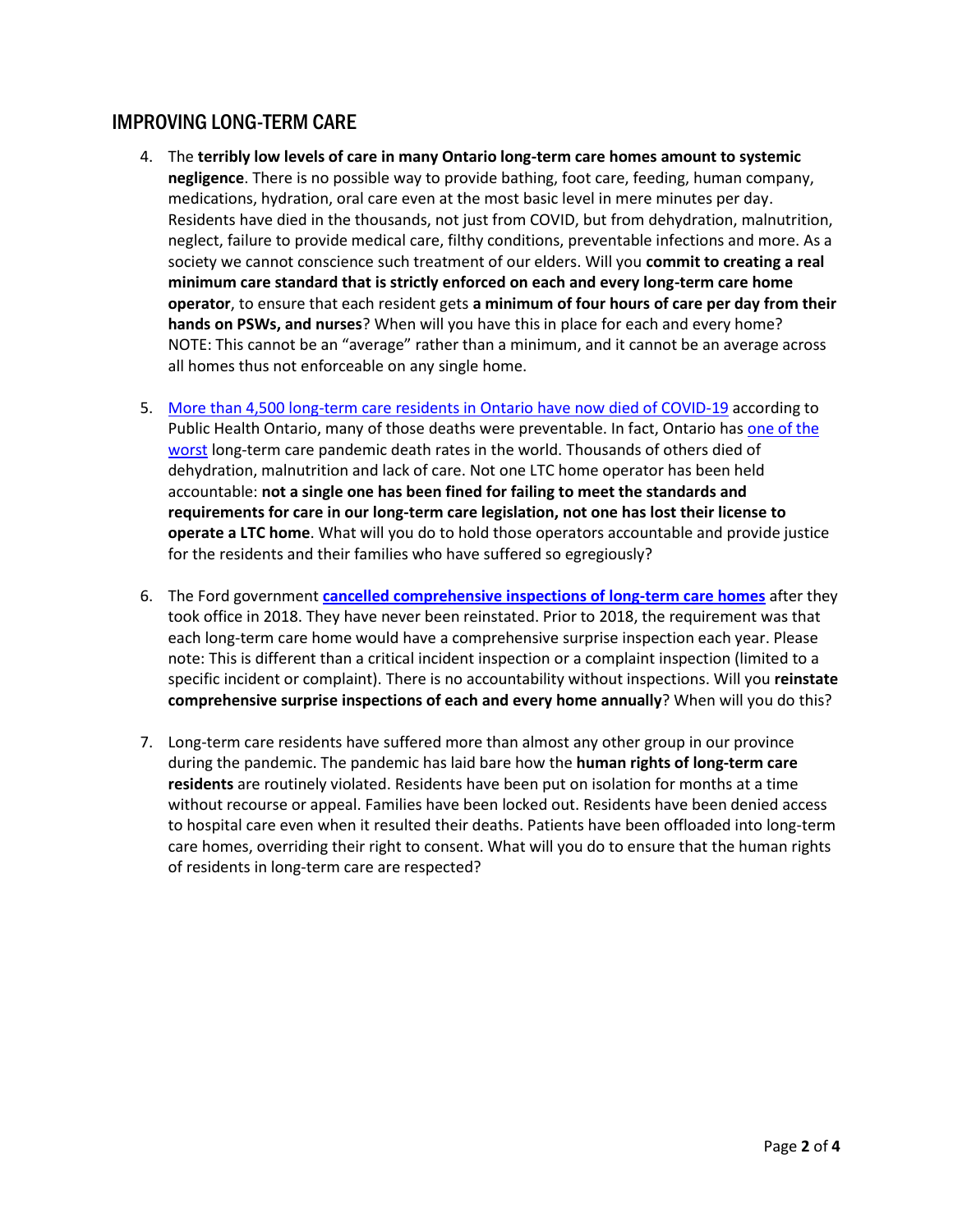#### REFORMING HOME CARE

8. **Ontario's home care system is in the process of being dismantled** by the Ford government. [Bill](https://www.ontariohealthcoalition.ca/index.php/release-submission-submission-on-bill-175-connecting-people-to-home-and-community-care-act-2020/)  [175 eradicates the Local Health Integration Networks and with them, dismantles](https://www.ontariohealthcoalition.ca/index.php/release-submission-submission-on-bill-175-connecting-people-to-home-and-community-care-act-2020/) the regional public governance of home care [and set the system up to be privatized from top to bottom.](https://www.ontariohealthcoalition.ca/index.php/release-submission-submission-on-bill-175-connecting-people-to-home-and-community-care-act-2020/) For many years, a major problem in home care has been clients complaining routinely about missed visits, meaning that no nurse, health professional or PSW shows up for their scheduled home care leaving the person without any care at all. The severe staffing shortages in home care are a result of inadequate wages and poor working conditions. At the same time, the majority of home care is controlled by for-profit corporations, and, according to Ontario's Auditor General, the mark up that these for-profit companies [are charging the public purse to provide home care](https://www.ontariohealthcoalition.ca/index.php/release-hundreds-of-millions-in-home-care-funding-going-to-profit-duplicate-administration-and-impossibly-complex-and-bureaucratic-home-care-system-auditors-ccac-home-care-report/)  [is almost double what they are actually paying the front line staff who actually provide the care.](https://www.ontariohealthcoalition.ca/index.php/release-hundreds-of-millions-in-home-care-funding-going-to-profit-duplicate-administration-and-impossibly-complex-and-bureaucratic-home-care-system-auditors-ccac-home-care-report/) **During the pandemic, home care staffing shortages have worsened, [and it is not an](https://www.cbc.ca/news/canada/home-care-support-private-companies-1.6387911)  [exaggeration to describe them as in collapse](https://www.cbc.ca/news/canada/home-care-support-private-companies-1.6387911). Care just doesn't arrive for thousands of home care clients in need.** Will you **commit to reforming home care to create a public non-profit home care system** that gets our public money directly to care, without thousands of contracts with for-profit companies taking precious human and financial resources away from care?

## URGENTLY ADDRESSING THE HEALTH CARE STAFFING CRISIS

- 9. Ontario has a severe and worsening **shortage of nurses; health professionals such as respiratory therapists, laboratory technologists, pharmacists and diagnostic imaging techs; and personal support workers**. These shortages are risking patient and staff safety. Will you commit to launching an **urgent intensive recruitment and training initiative, following Quebec's model from the summer of 2020,** to ease crushing workloads for PSWs, RNs, RPNs, and health professionals for whom there are severe shortages? (NOTE: This must be undertaken **in addition to urgently required measures to improve working conditions and wages to retain and attract back existing staff**.)
	- The Quebec model was successful in recruiting and training more than 7,000 PSW [equivalents in three months](https://montreal.ctvnews.ca/quebec-reveals-changes-made-to-long-term-care-homes-ahead-of-second-wave-1.5117188)– [out of a goal of 10,000](https://www.cbc.ca/news/canada/montreal/chsld-orderlies-training-program-announced-1.5595010)– and deploying them in time to mitigate the second wave in Quebec's long-term care homes in part because it was **intensive fast-track training without tuition fees (it was paid), with the promise of full-time work and decent wages.**
	- Ontario's initiative needs to be similarly ambitious and scaled to the size of our province. This would mean approximately 18,000 PSWs in fast-track intensive training as soon as possible, and a similar number of nurses (RPNs and RNs). In long-term care alone, Ontario needs 21,500 full time equivalent PSWs and 15,500 RN/RPNs by 2025 to get care levels up to safety and open the scheduled new/redeveloped beds. There are currently 22,000 vacant RN positions in Ontario.
	- This cannot be ad hoc, using private colleges, of variable quality, and at numbers far below projected need, as has been the case to date.